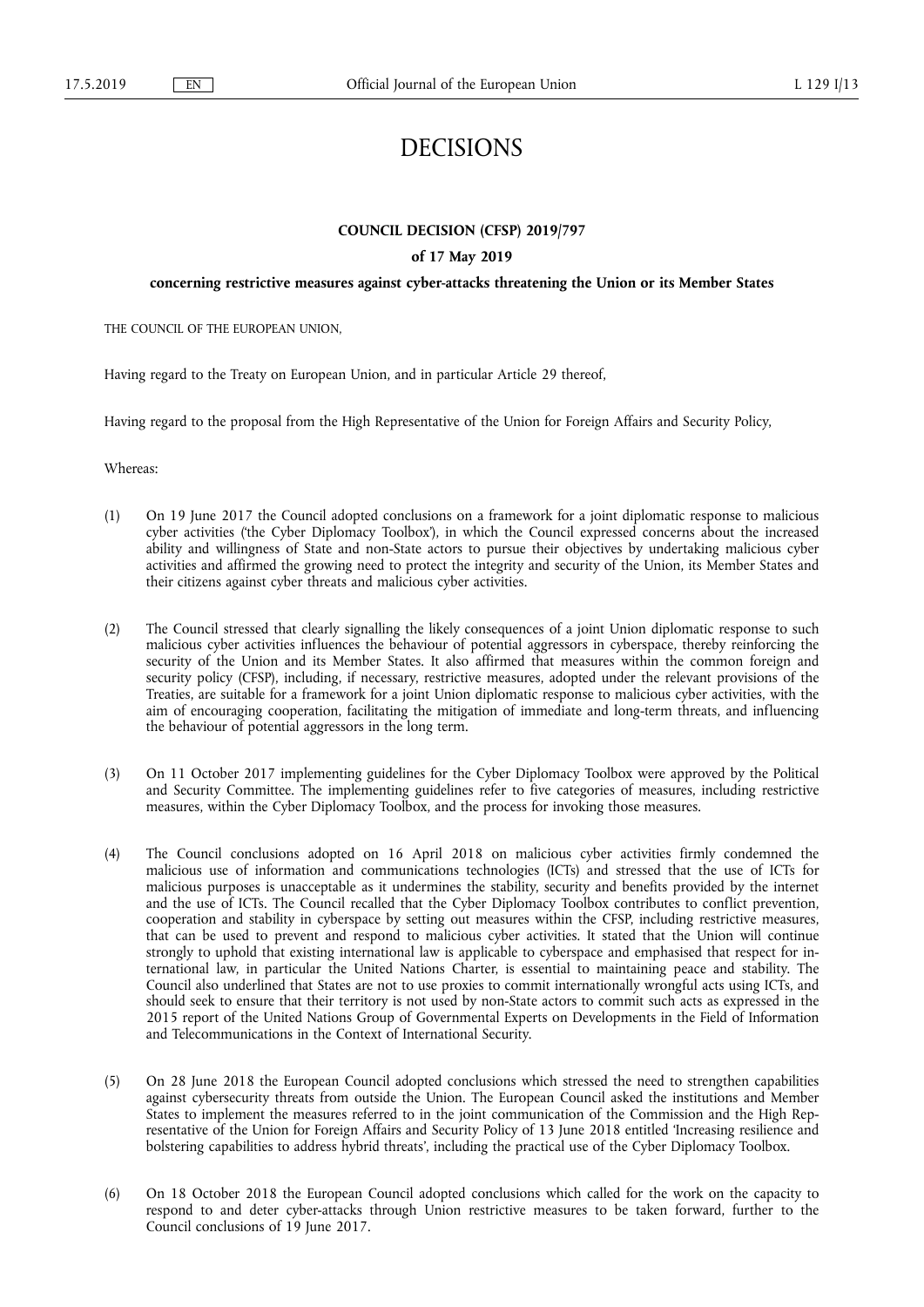- (7) In this context, this Decision establishes a framework for targeted restrictive measures to deter and respond to cyber-attacks with a significant effect which constitute an external threat to the Union or its Member States. Where deemed necessary to achieve CFSP objectives in the relevant provisions of Article 21 of the Treaty on European Union, this Decision also allows for restrictive measures to be applied in response to cyber-attacks with a significant effect against third States or international organisations.
- (8) In order to have a deterrent and dissuasive effect, targeted restrictive measures should focus on cyber-attacks falling within the scope of this Decision that are wilfully carried out.
- (9) Targeted restrictive measures should be differentiated from the attribution of responsibility for cyber-attacks to a third State. The application of targeted restrictive measures does not amount to such attribution, which is a sovereign political decision taken on a case-by-case basis. Every Member State is free to make its own determination with respect to the attribution of cyber-attacks to a third State.
- (10) Further action by the Union is needed in order to implement certain measures,

HAS ADOPTED THIS DECISION:

## *Article 1*

1. This Decision applies to cyber-attacks with a significant effect, including attempted cyber-attacks with a potentially significant effect, which constitute an external threat to the Union or its Member States.

- 2. Cyber-attacks constituting an external threat include those which:
- (a) originate, or are carried out, from outside the Union;
- (b) use infrastructure outside the Union;
- (c) are carried out by any natural or legal person, entity or body established or operating outside the Union; or
- (d) are carried out with the support, at the direction or under the control of any natural or legal person, entity or body operating outside the Union.
- 3. For this purpose, cyber-attacks are actions involving any of the following:
- (a) access to information systems;
- (b) information system interference;
- (c) data interference; or
- (d) data interception,

where such actions are not duly authorised by the owner or by another right holder of the system or data or part of it, or are not permitted under the law of the Union or of the Member State concerned.

4. Cyber-attacks constituting a threat to Member States include those affecting information systems relating to, inter alia:

- (a) critical infrastructure, including submarine cables and objects launched into outer space, which is essential for the maintenance of vital functions of society, or the health, safety, security, and economic or social well-being of people;
- (b) services necessary for the maintenance of essential social and/or economic activities, in particular in the sectors of: energy (electricity, oil and gas); transport (air, rail, water and road); banking; financial market infrastructures; health (healthcare providers, hospitals and private clinics); drinking water supply and distribution; digital infrastructure; and any other sector which is essential to the Member State concerned;
- (c) critical State functions, in particular in the areas of defence, governance and the functioning of institutions, including for public elections or the voting process, the functioning of economic and civil infrastructure, internal security, and external relations, including through diplomatic missions;
- (d) the storage or processing of classified information; or
- (e) government emergency response teams.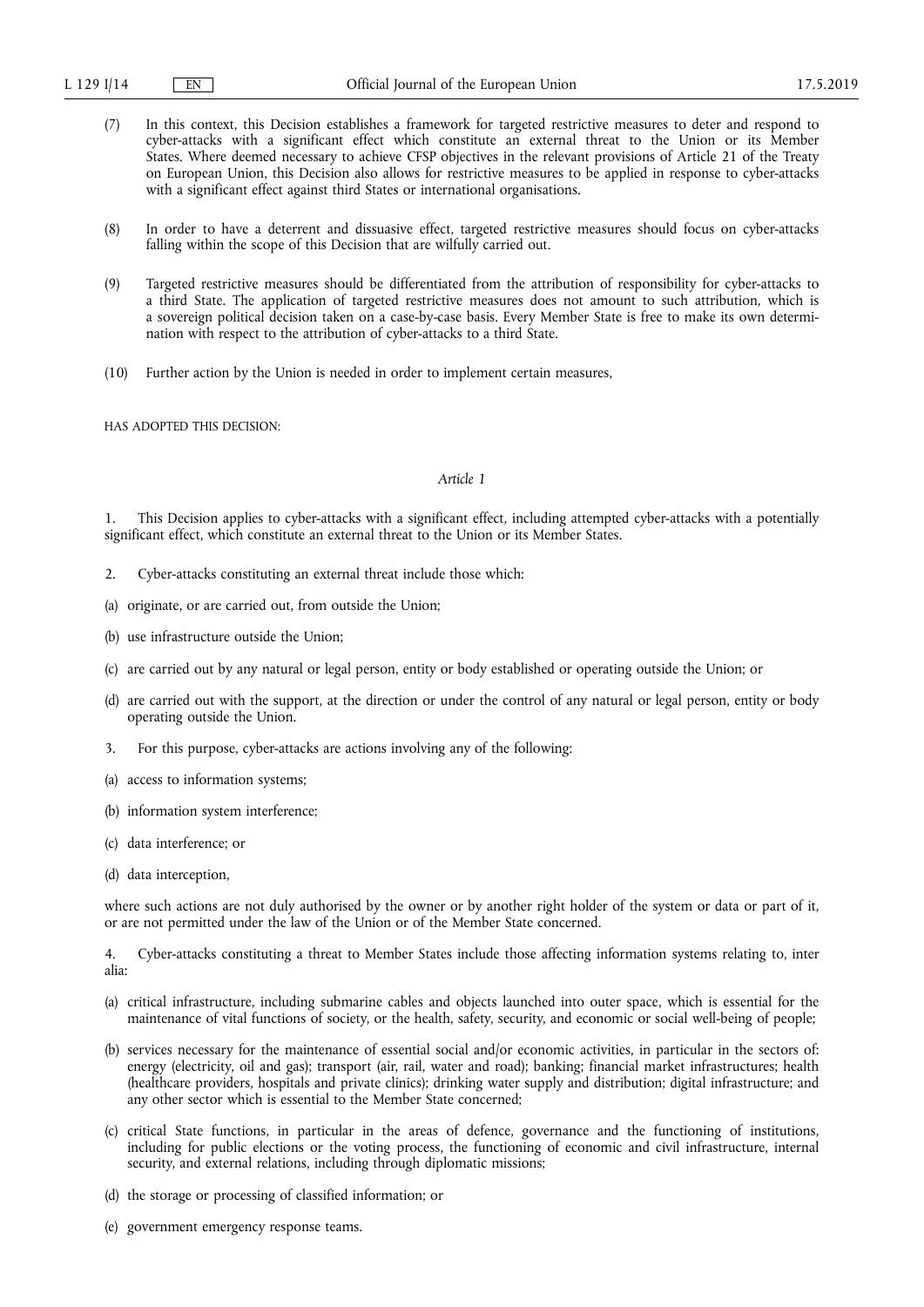5. Cyber-attacks constituting a threat to the Union include those carried out against its institutions, bodies, offices and agencies, its delegations to third countries or to international organisations, its common security and defence policy (CSDP) operations and missions and its special representatives.

Where deemed necessary to achieve CFSP objectives in the relevant provisions of Article 21 of the Treaty on European Union, restrictive measures under this Decision may also be applied in response to cyber-attacks with a significant effect against third States or international organisations.

## *Article 2*

For the purposes of this Decision, the following definitions apply:

- (a) 'information systems' means a device or group of interconnected or related devices, one or more of which, pursuant to a programme, automatically processes digital data, as well as digital data stored, processed, retrieved or transmitted by that device or group of devices for the purposes of its or their operation, use, protection and maintenance.
- (b) 'information system interference' means hindering or interrupting the functioning of an information system by inputting digital data, by transmitting, damaging, deleting, deteriorating, altering or suppressing such data, or by rendering such data inaccessible.
- (c) 'data interference' means deleting, damaging, deteriorating, altering or suppressing digital data on an information system, or rendering such data inaccessible; it also includes theft of data, funds, economic resources or intellectual property.
- (d) 'data interception' means intercepting, by technical means, non-public transmissions of digital data to, from or within an information system, including electromagnetic emissions from an information system carrying such digital data.

#### *Article 3*

The factors determining whether a cyber-attack has a significant effect as referred to in Article 1(1) include any of the following:

- (a) the scope, scale, impact or severity of disruption caused, including to economic and societal activities, essential services, critical State functions, public order or public safety;
- (b) the number of natural or legal persons, entities or bodies affected;
- (c) the number of Member States concerned;
- (d) the amount of economic loss caused, such as through large-scale theft of funds, economic resources or intellectual property;
- (e) the economic benefit gained by the perpetrator, for himself or for others;
- (f) the amount or nature of data stolen or the scale of data breaches; or
- (g) the nature of commercially sensitive data accessed.

### *Article 4*

- 1. Member States shall take the measures necessary to prevent the entry into, or transit through, their territories of:
- (a) natural persons who are responsible for cyber-attacks or attempted cyber-attacks;
- (b) natural persons who provide financial, technical or material support for or are otherwise involved in cyber-attacks or attempted cyber-attacks, including by planning, preparing, participating in, directing, assisting or encouraging such attacks, or facilitating them whether by action or omission;
- (c) natural persons associated with the persons covered by points (a) and (b),

as listed in the Annex.

2. Paragraph 1 shall not oblige a Member State to refuse its own nationals entry into its territory.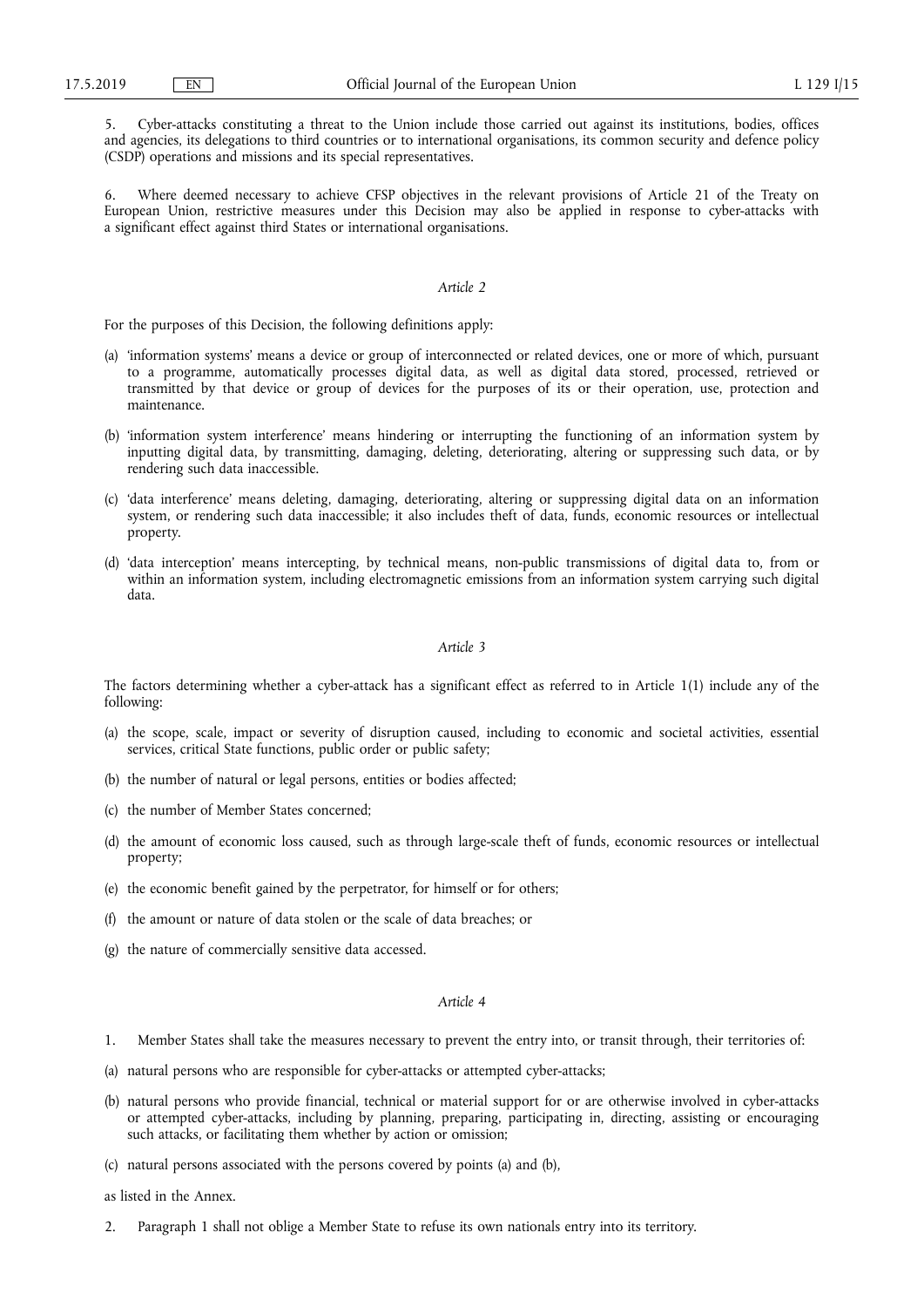3. Paragraph 1 shall be without prejudice to the cases where a Member State is bound by an obligation of international law, namely:

(a) as a host country of an international intergovernmental organisation;

(b) as a host country to an international conference convened by, or under the auspices of, the United Nations;

(c) under a multilateral agreement conferring privileges and immunities; or

(d) pursuant to the 1929 Treaty of Conciliation (Lateran Pact) concluded by the Holy See (Vatican City State) and Italy.

4. Paragraph 3 shall be considered to apply also in cases where a Member State is host country of the Organization for Security and Co-operation in Europe (OSCE).

5. The Council shall be duly informed in all cases where a Member State grants an exemption pursuant to paragraph 3 or 4.

Member States may grant exemptions from the measures imposed under paragraph 1 where travel is justified on the grounds of urgent humanitarian need, or on grounds of attending intergovernmental meetings or meetings promoted or hosted by the Union, or hosted by a Member State holding the Chairmanship in office of the OSCE, where a political dialogue is conducted that directly promotes the policy objectives of restrictive measures, including security and stability in cyberspace.

7. Member States may also grant exemptions from the measures imposed under paragraph 1 where entry or transit is necessary for the fulfilment of a judicial process.

8. A Member State wishing to grant exemptions referred to in paragraph 6 or 7 shall notify the Council in writing. The exemption shall be deemed to be granted unless one or more of the Council members raises an objection in writing within two working days of receiving notification of the proposed exemption. Should one or more of the Council members raise an objection, the Council, acting by a qualified majority, may decide to grant the proposed exemption.

9. Where, pursuant to paragraphs 3, 4, 6, 7 or 8, a Member State authorises the entry into, or transit through its territory of persons listed in the Annex, the authorisation shall be strictly limited to the purpose for which it is given and to the persons directly concerned thereby.

## *Article 5*

1. All funds and economic resources belonging to, owned, held or controlled by:

- (a) natural or legal persons, entities or bodies that are responsible for cyber-attacks or attempted cyber-attacks;
- (b) natural or legal persons, entities or bodies that provide financial, technical or material support for or are otherwise involved in cyber-attacks or attempted cyber-attacks, including by planning, preparing, participating in, directing, assisting or encouraging such attacks, or facilitating them whether by action or omission;
- (c) natural or legal persons, entities or bodies associated with the natural or legal persons, entities or bodies covered by points (a) and (b),

as listed in the Annex, shall be frozen.

2. No funds or economic resources shall be made available directly or indirectly to or for the benefit of the natural or legal persons, entities or bodies listed in the Annex.

3. By way of derogation from paragraphs 1 and 2, the competent authorities of the Member States may authorise the release of certain frozen funds or economic resources, or the making available of certain funds or economic resources, under such conditions as they deem appropriate, after having determined that the funds or economic resources concerned are:

- (a) necessary to satisfy the basic needs of the natural persons listed in the Annex and dependent family members of such natural persons, including payments for foodstuffs, rent or mortgage, medicines and medical treatment, taxes, insurance premiums, and public utility charges;
- (b) intended exclusively for the payment of reasonable professional fees or the reimbursement of incurred expenses associated with the provision of legal services;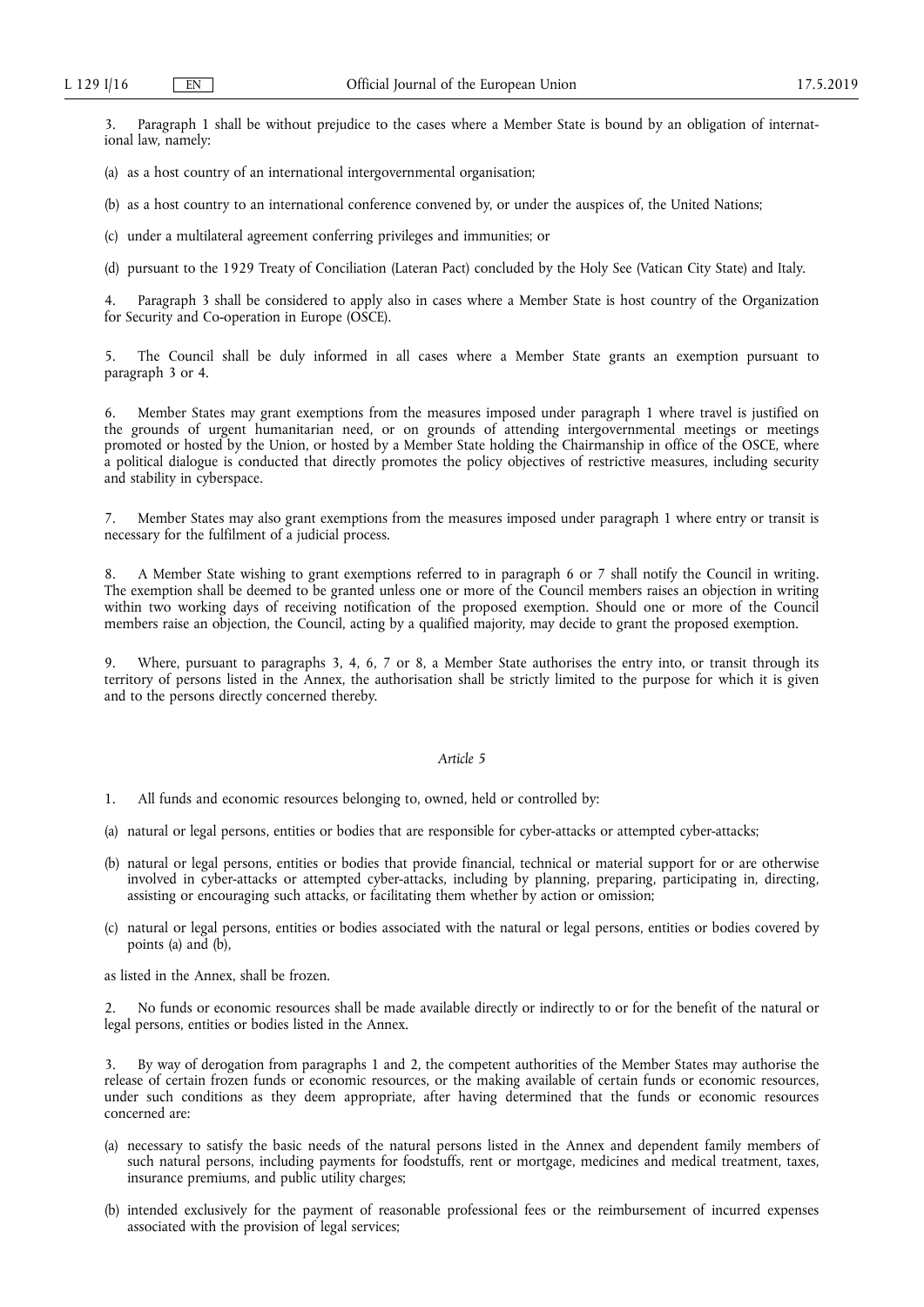- (c) intended exclusively for the payment of fees or service charges for the routine holding or maintenance of frozen funds or economic resources;
- (d) necessary for extraordinary expenses, provided that the relevant competent authority has notified the competent authorities of the other Member States and the Commission of the grounds on which it considers that a specific authorisation should be granted, at least two weeks prior to the authorisation; or
- (e) to be paid into or from an account of a diplomatic or consular mission or an international organisation enjoying immunities in accordance with international law, insofar as such payments are intended to be used for official purposes of the diplomatic or consular mission or international organisation.

The Member State concerned shall inform the other Member States and the Commission of any authorisation granted under this paragraph.

4. By way of derogation from paragraph 1, the competent authorities of the Member States may authorise the release of certain frozen funds or economic resources, provided that the following conditions are met:

- (a) the funds or economic resources are the subject of an arbitral decision rendered prior to the date on which the natural or legal person, entity or body referred to in paragraph 1 was listed in the Annex, or of a judicial or administrative decision rendered in the Union, or a judicial decision enforceable in the Member State concerned, prior to or after that date;
- (b) the funds or economic resources will be used exclusively to satisfy claims secured by such a decision or recognised as valid in such a decision, within the limits set by applicable laws and regulations governing the rights of persons having such claims;
- (c) the decision is not for the benefit of a natural or legal person, entity or body listed in the Annex; and
- (d) recognition of the decision is not contrary to public policy in the Member State concerned.

The Member State concerned shall inform the other Member States and the Commission of any authorisation granted under this paragraph.

5. Paragraph 1 shall not prevent a natural or legal person, entity or body listed in the Annex from making a payment due under a contract entered into prior to the date on which that natural or legal person, entity or body was listed therein, provided that the Member State concerned has determined that the payment is not, directly or indirectly, received by a natural or legal person, entity or body referred to in paragraph 1.

- 6. Paragraph 2 shall not apply to the addition to frozen accounts of:
- (a) interest or other earnings on those accounts;
- (b) payments due under contracts, agreements or obligations that were concluded or arose prior to the date on which those accounts became subject to the measures provided for in paragraphs 1 and 2; or
- (c) payments due under judicial, administrative or arbitral decisions rendered in the Union or enforceable in the Member State concerned,

provided that any such interest, other earnings and payments remain subject to the measures provided for in paragraph 1.

## *Article 6*

1. The Council, acting by unanimity upon a proposal from a Member State or from the High Representative of the Union for Foreign Affairs and Security Policy, shall establish and amend the list set out in the Annex.

2. The Council shall communicate the decisions referred to in paragraph 1, including the grounds for listing, to the natural or legal person, entity or body concerned, either directly, if the address is known, or through the publication of a notice, providing that natural or legal person, entity or body with an opportunity to present observations.

3. Where observations are submitted, or where substantial new evidence is presented, the Council shall review the decisions referred to in paragraph 1 and inform the natural or legal person, entity or body concerned accordingly.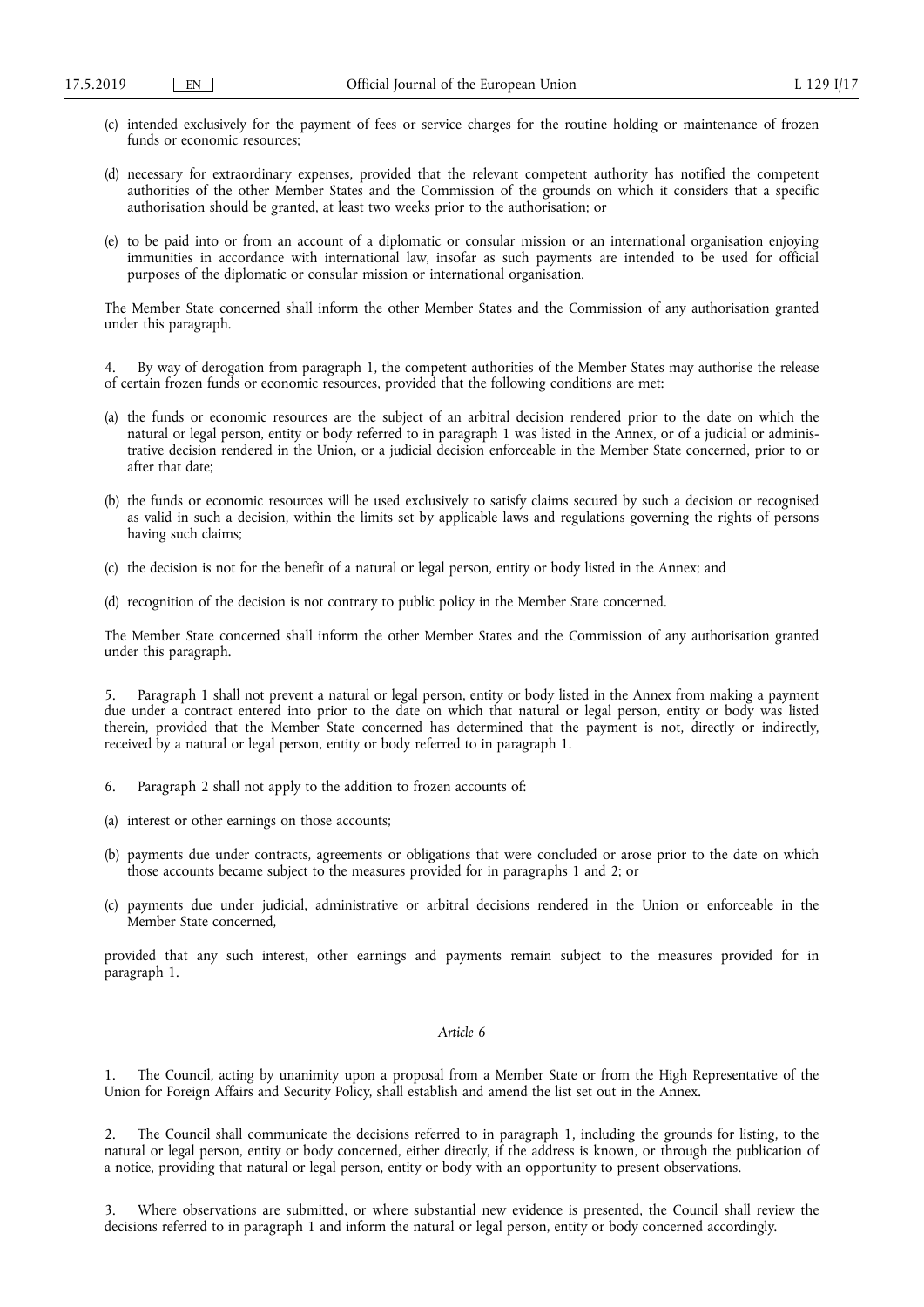#### *Article 7*

1. The Annex shall include the grounds for listing the natural and legal persons, entities and bodies referred to in Articles 4 and 5.

2. The Annex shall contain, where available, the information necessary to identify the natural or legal persons, entities or bodies concerned. With regard to natural persons, such information may include: names and aliases; date and place of birth; nationality; passport and identity card numbers; gender; address, if known; and function or profession. With regard to legal persons, entities or bodies, such information may include names, place and date of registration, registration number and place of business.

# *Article 8*

No claims in connection with any contract or transaction the performance of which has been affected, directly or indirectly, in whole or in part, by the measures imposed under this Decision, including claims for indemnity or any other claim of this type, such as a claim for compensation or a claim under a guarantee, in particular a claim for extension or payment of a bond, guarantee or indemnity, in particular a financial guarantee or financial indemnity, of whatever form, shall be satisfied, if they are made by:

(a) designated natural or legal persons, entities or bodies listed in the Annex;

(b) any natural or legal person, entity or body acting through or on behalf of one of the natural or legal persons, entities or bodies referred to in point (a).

## *Article 9*

In order to maximise the impact of the measures set out in this Decision, the Union shall encourage third States to adopt restrictive measures similar to those provided for in this Decision.

## *Article 10*

This Decision shall apply until 18 May 2020 and shall be kept under constant review. It shall be renewed, or amended as appropriate, if the Council deems that its objectives have not been met.

## *Article 11*

This Decision shall enter into force on the day following that of its publication in the *Official Journal of the European Union*.

Done at Brussels, 17 May 2019.

*For the Council The President*  E.O. TEODOROVICI